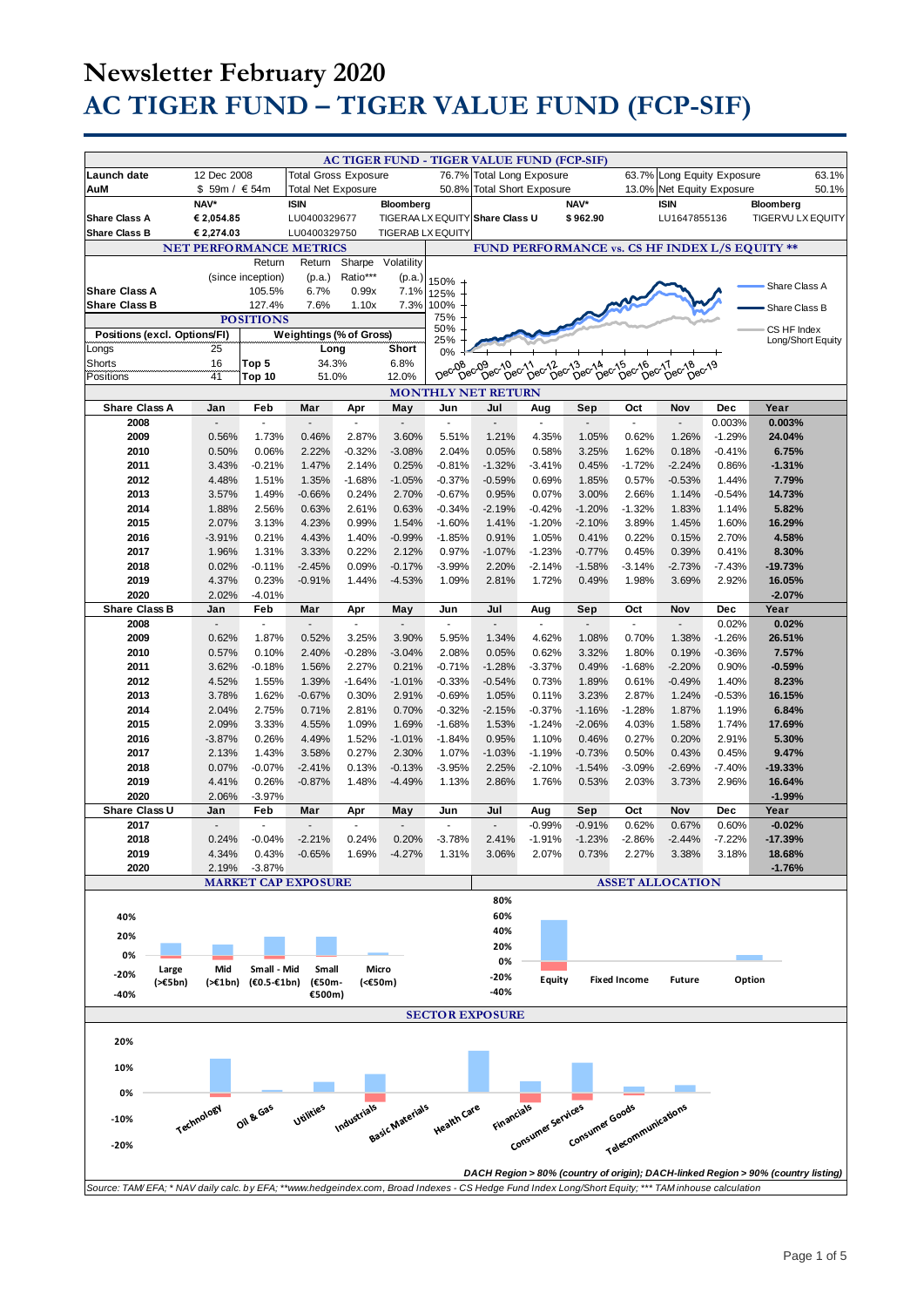## **Tiger Value Fund – February 2020**

### **O Returns: -4.01% (class A)/-3.97% (class B)/-3.87% (class U)**

In February, the Tiger Value Fund ("TVF") had a net return of -4.01% for share class A and -3.97% for share class B, making a cumulative net return of -2.07%/-1.99% for share class A and B for the year-todate and +105.5%/+127.4% since inception (share class A/B). Our FX hedged USD share class U had a net return of -3.87% in February.

### **O Commentary: Down month but outperformed HF peers and markets**

While equity markets sold-off by -8.4% and -8.3% for the DAX and EuroStoxx 600 the Tiger Value Fund declined -4.01%, -3.97% and -3.87% (share class A, B and U) in February. Although we are not satisfied with our year-to-date performance of -2.07%, -1.99% and -1.76% (share class A, B and U) the Tiger Value Fund outperformed other European Long/Short Equity Hedge Funds which are down -3.89% on average (YTD) according to a Morgan Stanley study from last weekend.

The draw down at the Tiger Value Fund was caused by several factors. At the beginning of February, we couldn´t participate in the market rally as we started the month with a net exposure of only 20-30% and suffered a loss from the takeover of a short position. In addition, our defensive investments such as Tele Columbus, Drillisch and United Internet sold-off as much or even worse than the overall equity markets. Towards the end of February, we closed our index hedges and many of our single short positions as they had reversed sharply from the highs set earlier in the month. In hindsight, we were slightly too early as the market collapsed very quickly towards the end of the month. As a result of our short covering our net equity exposure temporary increased from below 30% to 50.1% or 46.4% excluding Bayer Call Options at month end.

We had limited attributors which are worth mentioning except for Drägerwerk (DRW8 GY, DRW3 GY). Last Friday our position in Drägerwerk added +58bp as the shares were up 6.8% and 13.1% (common and preferred shares). The company, which we bought in January and February, produces safety equipment such as air filtration masks as well as hospital monitoring and medical ventilation systems. It profits from the high demand due to the Coronavirus in ventilation systems and medical consumables which the company sells mainly to hospitals. We expect the company to post a good Q1 and Q2 which will be significantly above analyst consensus estimates. In addition, the stock still trades on just 4-5x EV/EBITDA 2021 a 50-60% discount to its peer group.

On the negative side our performance was burdened by various long positions. Among our worst detractors we had Tele Columbus (-97bp), EnergieKontor (-38bp), AMS (-18bp), Agfa (-37bp), Cancom (-26bp), Singulus (-23bp), Drillisch (-18bp), VA-Q-TEC (-20bp), Zeal Network (-23bp), Ferratum (-20bp), Sixt PFD (-39bp) and Holidaycheck (-18bp). We selectively increased, reduced or sold several long positions in recent weeks, but we now see a significant rebound potential for our long positions once positive catalysts start to materialize.

Over the next weeks and months, we expect positive news flow for various long positions such as Bayer (Glyphosate settlement), Tele Columbus (good Q4 and outlook; significant upside via break-up), Zeal Network (consensus upgrades), Drillisch/United Internet (mediation outcome and national roaming), VA-Q-TEC (pharmaceutical customers and logistic partners to accelerate growth), Ferratum (good Q4 and outlook; strong profit growth in 2020), Agfa (unlocking value via break-up) and EnergieKontor (strong profit growth in 2020/21).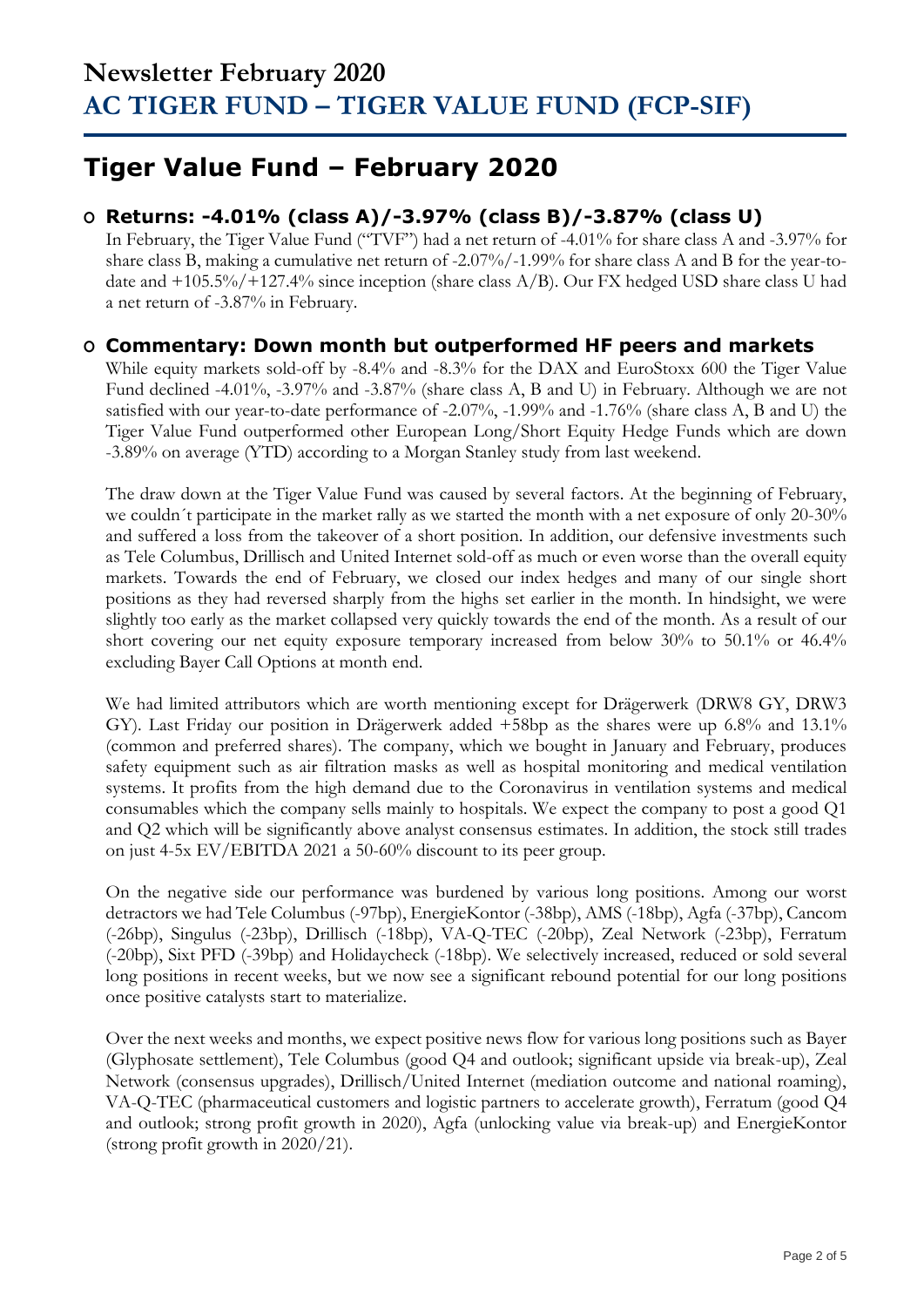The short book only added +140bp in February, as we lost -54bp via the takeover bid at a short position and started to cover our index hedges a bit too early. We booked our profits at our DAX option and future hedges and will re-hedge via DAX Futures on any short-term market rallies until we re-positioned with catalyst laden single shorts. We will also continue to add selectively to catalyst laden long positions.

#### **O Outlook: Now what?**

While it took a few weeks longer than we had anticipated, the financial markets have finally started to discount a more adverse outcome of the COV-19 outbreak with the DAX losing -8.4% and the Stoxx Europe 600 declining -8.3% in February. As we discussed last month, we believe the economic impact will be very significant in the short-term and possibly also in the medium term. Besides the short-term supply and production disruptions, the demand destruction could have a longer lasting impact and could be even more significant. Consumer confidence will be hit at a time when the manufacturing sector is already in or close to recession which could tip the global economy into contraction. Moreover, with interest rates already at zero or negative, central banks have little additional firepower to combat economic weakness. Importantly, the efficacy of interest rate cuts in this environment have to be questioned other than having a potential psychological soothing effect on financial markets.

This time around, the sledgehammer in the policy toolbox is likely to be fiscal stimulus. We have already seen Italy pledging €3.6bn in tax credits for affected companies and cash handouts of HK\$10,000 to every permanent adult resident in Hong Kong. More is certainly coming but not all countries have the fiscal space. While Germany have ample space to stimulate the economy, the US is already running a 5% deficit to GDP after the 2018 tax cut which limits its ability to further stimulate the economy.

After the recent years' massive debt pileup by the corporate sector, the question is also how resilient companies are even to a short-term economic hit. High yield spreads have blown out to more than 500bp from just above 300bp in early January and refinancing in this market could become difficult. Debt service ability will be in focus in coming months for highly leveraged companies and could exacerbate the economic weakness. We will be on the lookout for companies that may be in distress over the coming weeks and months as potential shorts.

While the performance for the month was negative, we have realized quite some profits on the short side and are ready to re-short at higher levels. Much of the negative attribution from our long positions should be temporary and most of them are fundamentally largely uncorrelated to the broader economy and have potent near-term catalyst that can drive value appreciation even in the event of a further sell off (e.g. Tele Columbus, Drägerwerk, EnergieKontor, Drillisch/United Internet, Zeal Network). As before, we remain vigilant to further volatility and expect our net and gross exposure to be managed very actively in coming weeks and months with the current elevated level of 50% being the high end of our expected range and 20% the anticipated low end.

### *The Tiger Value Fund Desk, 3rd March 2020*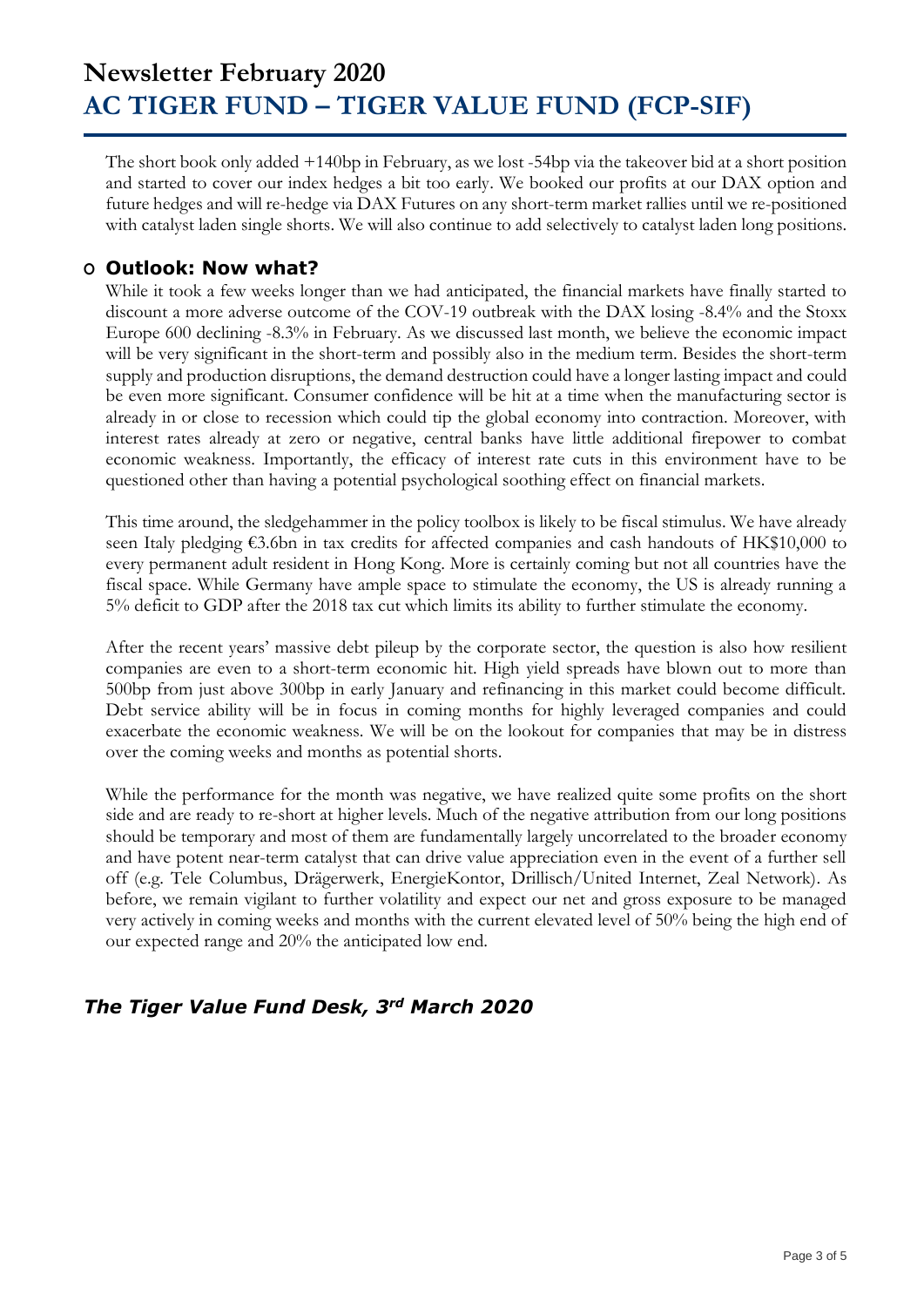#### **Objectives**

The objective is to identify undervalued companies with external catalysts and/or initiate pro-active measures to create shareholder value. The fund aims for a 5-year return of 7-10% p.a. with strong focus on capital preservation.

#### **Investment Strategy**

The Investment Advisor is specialized on a fundamental European long/short equity strategy. The investment philosophy is based on seeking out undervalued value creating companies where we see upcoming catalysts and/or value creation measures that could improve the intrinsic value of the company and drive shareholder returns. At the same time, we seek to profit from identifying overvalued value destroying companies where the intrinsic value is continuously being eroded. For each position we perform a detailed analysis including a 360-degree research process and 10-point scoring system (further details are available in our DDQ of investor presentation). The managers foresee a direct dialog with the company as well as with other shareholders to support management to initiate value creating measures. Their partner network i.e. other shareholders, consultants, sector experts, media etc. will help to impact positive change.

The fund intends to engage in 20-30 long investments (excl. residual positions, options and fixed income linked positions) with a target net long exposure of around 20-60%. The geographic focus is likely to be Germany, Switzerland and Austria.

| <b>Fund Information</b>  |                             | <b>Fee Structure and Risk Management</b> |                        |
|--------------------------|-----------------------------|------------------------------------------|------------------------|
| Currency                 | <b>EUR</b>                  | Admin/Custodian Fee                      | Up to 0.49%            |
| Legal Entity             | <b>FCP-SIF</b>              | Advisory (Mgmt) Fee                      |                        |
| <b>Fund Domicile</b>     | Luxembourg                  | Share Class A/U                          | 2.00%                  |
| <b>Fund Structure</b>    | Open-ended multi-class      | Share Class B                            | 1.50%                  |
| Style mandate            | Long/Short and Active Value | Performance Fee                          |                        |
| Investment Minimum       |                             | Share Class A/U                          | 20%                    |
| Share Class A/U          | € 125,000 / US-\$ 125,000   | Share Class B                            | 15%                    |
| Share Class B            | € 5,000,000                 | Hurdle Rate                              | None                   |
| Sub. Frequency           | Monthly                     | High Water Mark                          | Yes.                   |
| Red. Frequency           | Monthly                     | Eligible Investors                       | See Issue Document     |
| <b>Redemption Notice</b> |                             | Leverage                                 | Maximum 200% of NAV    |
| Share Class A/U          | 5 business days*            | Fund Benchmark                           | CS HF Index L/S Equity |
| Share Class B            | 6 months                    |                                          |                        |

\*) The redemption notice has to be faxed to the Administrator five business days prior to month end (cut-off 5pm). Therefore, the redemption term is monthly with a notice period of 5 days. Please see the offering document for further information.

Investors: Sales documents may not be forwarded to investors other than those who meet the 'experienced investor' requirements under the Law of 2007.

#### **Fund Advisor Details and Service Providers**

| <b>Management Company</b>     | Alceda Fund Management SA       |
|-------------------------------|---------------------------------|
| <b>Investment Advisor</b>     | Tiger Asset Management AG       |
| <b>Swiss Representative</b>   | <b>ACOLIN Fund Services AG</b>  |
| <b>Prime Broker/Custodian</b> | SEB AB / SEB SA                 |
| <b>Administrator</b>          | European Fund Administration SA |
| <b>Auditor</b>                | Price Waterhouse Coopers        |